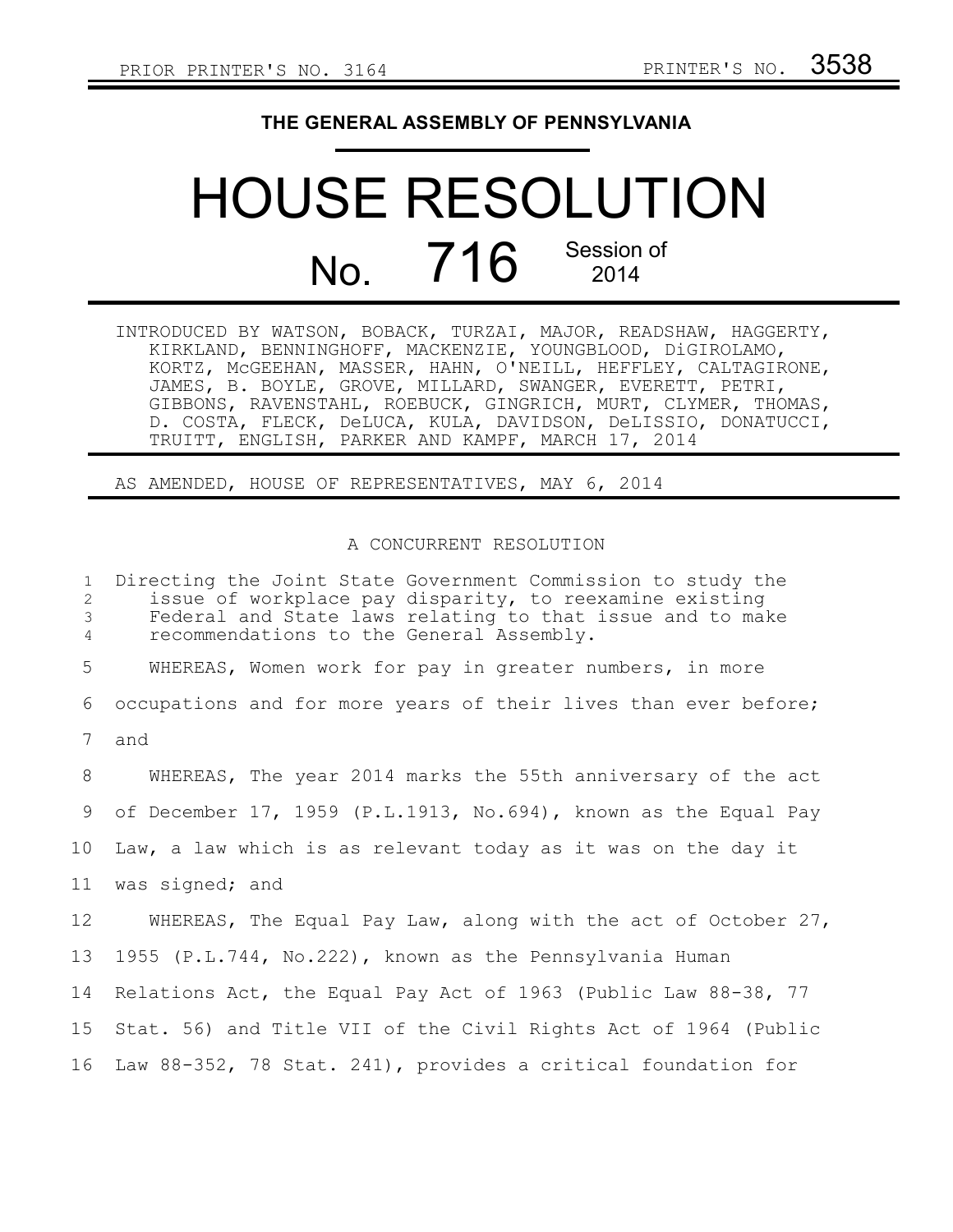women seeking greater opportunities in the workplace and compensation without wage discrimination; and 1 2

WHEREAS, Legislative efforts are currently under way at the Federal level which call for enhanced enforcement of equal pay laws as well as additional policy initiatives and improved training for government agencies charged with enforcing equal pay requirements under the law; and 3 4 5 6 7

WHEREAS, A 1994 survey conducted by the United States Department of Labor, Women's Bureau, found that improving pay and benefits was one of working women's three main priorities for change, along with balancing work and family; and WHEREAS, Gaining respect and opportunity on the job and the issue of equal pay continue to resonate among women; and WHEREAS, Women's share of the labor force is now greater than their male counterparts for January 2010 with 64.2 million female payroll employees and 63.4 million male payroll employees according to the United States Department of Labor; and WHEREAS, The effects of wage disparity follow women throughout their lives, as pension and Social Security benefits are based on pay earned while working; and WHEREAS, Pay disparities depress the wages of working families who rely on the wages of all members of the family to make ends meet, prevent maximum utilization of available labor resources and violate the longstanding public policy of the Commonwealth against wage discrimination; and WHEREAS, According to the 2012 Census Bureau data, women Statewide average 76¢ for every \$1 paid to men; and WHEREAS, A recent study by the American Association of University Women found that among people hired in their first year after college, women in 2009 were paid 82¢ for every \$1 8 9 10 11 12 13 14 15 16 17 18 19 20 21 22 23 24 25 26 27 28 29 30

20140HR0716PN3538 - 2 -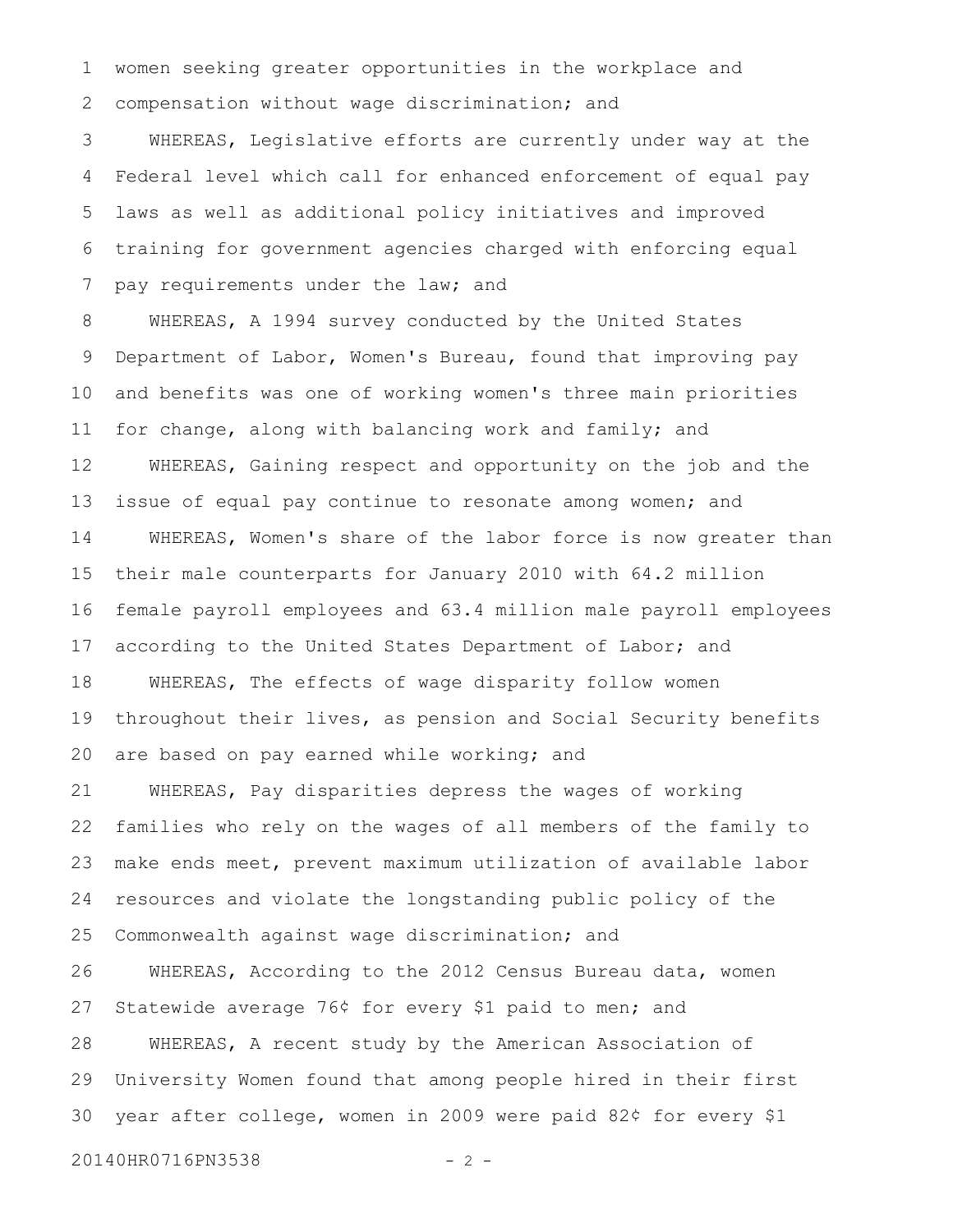paid to men; and 1

WHEREAS, According to the National Committee on Pay Equity, women's earnings were 76.5% of men's in 2012, compared to 77% in 2011; and 2 3 4

WHEREAS, Nationwide, men's median earnings in 2012 were \$49,398 and women's were \$37,791, a difference of \$11,607; and WHEREAS, In Pennsylvania in 2012, the median pay for a woman working full time, year round, was \$37,414 per year, while the median yearly pay for a man was \$49,330, a yearly gap of \$11,916 between full-time working men and full-time working women in this Commonwealth; and 5 6 7 8 9 10 11

WHEREAS, There is a need for a comprehensive reexamination of the role of Federal and State laws in deterring workplace wage discrimination; therefore be it 12 13 14

RESOLVED (the Senate concurring), That the General Assembly direct the Joint State Government Commission to study workplace pay disparity in this Commonwealth; and be it further RESOLVED, That the area of review include a study of the Equal Pay Law, the Pennsylvania Human Relations Act, the Equal Pay Act of 1963 and Title VII of the Civil Rights Act of 1964 to determine their effectiveness in deterring wage disparity in the workplace; a review of current Federal and State law to determine if additional policy initiatives, outreach programs or legislation is needed to ensure equal pay in this Commonwealth; a review of current training and funding mechanisms to determine if government agencies have the tools and resources they need to identify and pursue equal pay violations; and a study of Federal policy initiatives addressing wage disparity as they may apply to this Commonwealth; and be it further 15 16 17 18 19 20 21 22 23 24 25 26 27 28 29

RESOLVED, That the Joint State Government Commission report 30

20140HR0716PN3538 - 3 -